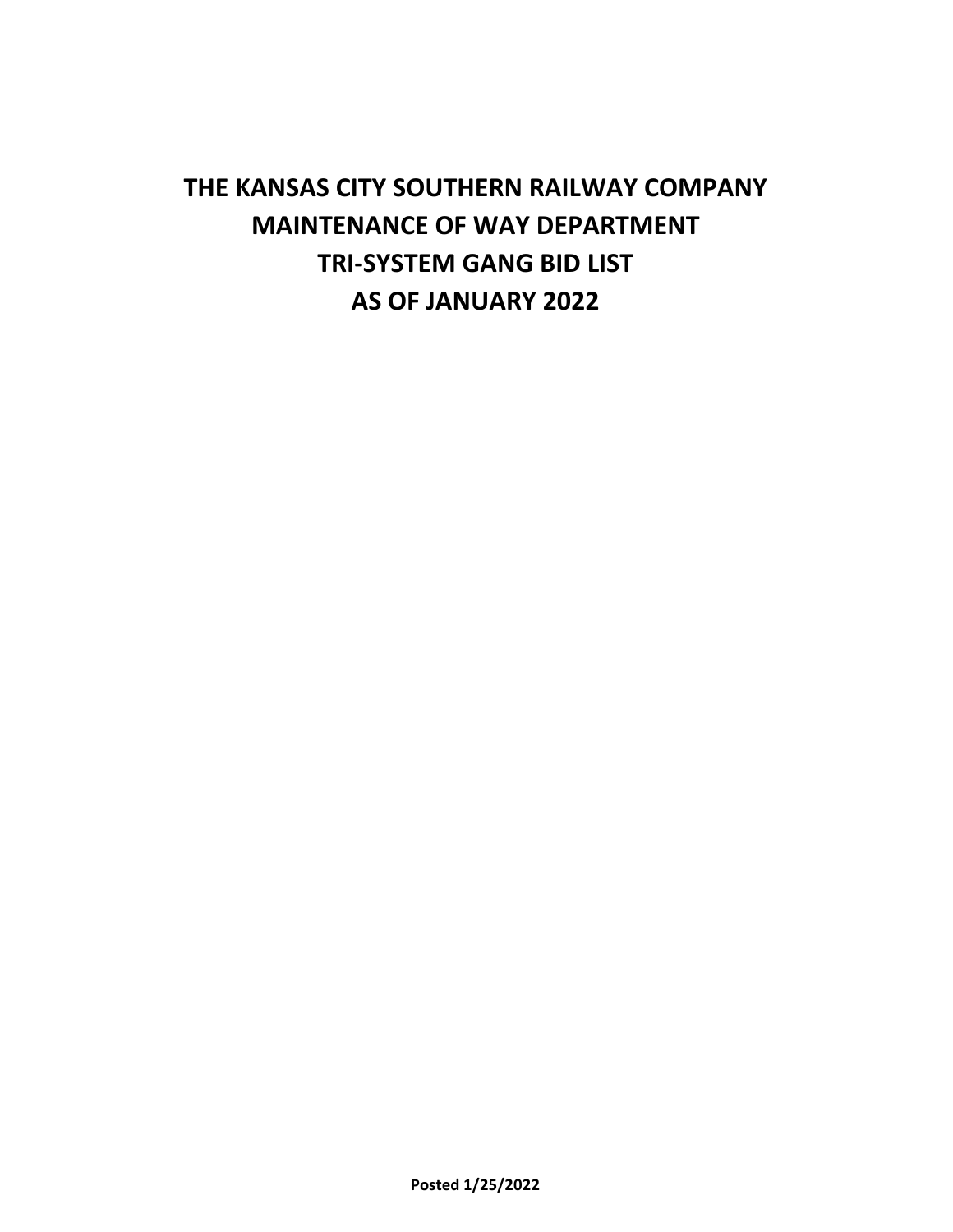# **FOREMEN**

#### **Posted 1/25/2022**

| <b>NAME</b>     | <b>EMPLOYEE#</b> | <b>STATUS</b> | <b>SENIORITY DATE</b> | <b>HOME DISTRICT</b> |
|-----------------|------------------|---------------|-----------------------|----------------------|
| Jones, C.       | 101103           | Promoted      | 4/4/1978              | <b>MSRC</b>          |
| Mitchell, R.    | 190631           | Promoted      | 2/15/1989             | <b>SR</b>            |
| Jones, M.       | 100986           |               | 7/1/1990              | <b>GWWR</b>          |
| McCurley, S.    | 100686           | Promoted      | 7/8/1991              | <b>SR</b>            |
| Evans, M.       | 100694           |               | 11/27/1991            | <b>MSRC</b>          |
| Ewings, D.      | 100683           |               | 2/19/1993             | <b>SR</b>            |
| Robinson, G.    | 100648           | Promoted      | 8/20/1993             | <b>SR</b>            |
| Blakley, L.     | 100679           |               | 11/22/1993            | <b>SR</b>            |
| Stout, J.       | 100972           |               | 4/16/1994             | <b>GWWR</b>          |
| Outlaw, T.      | 100669           |               | 3/28/1995             | <b>SR</b>            |
| Young, A.       | 100663           |               | 6/6/1995              | <b>SR</b>            |
| Jordan, J.      | 100697           |               | 7/3/1996              | <b>SR</b>            |
| Hart, R.        | 100977           |               | 12/5/1997             | <b>GWWR</b>          |
| Robinson, M.    | 100740           |               | 4/1/1999              | <b>MSRC</b>          |
| Hardin, M.      | 100671           |               | 9/4/1999              | <b>SR</b>            |
| Loague, M.      | 100703           | Promoted      | 4/17/2000             | <b>SR</b>            |
| Downs, J.       | 100672           | <b>RRBD</b>   | 10/6/2000             | <b>SR</b>            |
| Sepaugh, E.     | 100872           |               | 7/16/2001             | <b>SR</b>            |
| Thomas, Jr., C. | 100688           |               | 10/24/2001            | <b>SR</b>            |
| Wyatt, A.       | 100680           |               | 1/19/2002             | <b>MSRC</b>          |
| Hammons, J.     | 100704           | Promoted      | 4/16/2002             | <b>SR</b>            |
| Hendricks, E.   | 100945           |               | 11/8/2002             | <b>SR</b>            |
| Lacey, W.       | 100699           |               | 1/9/2004              | <b>SR</b>            |
| Mayo, J.        | 101322           | Promoted      | 3/15/2004             | <b>SR</b>            |
| Wiggs, D.       | 100676           |               | 5/26/2004             | <b>SR</b>            |
| Henry, P.       | 100700           |               | 7/9/2004              | <b>MSRC</b>          |
| Shepherd, K.    | 101067           | Promoted      | 8/23/2004             | <b>SR</b>            |
| Baldridge, L.   | 101330           |               | 2/10/2005             | <b>SR</b>            |
| Short, J.       | 101068           | Promoted      | 7/8/2005              | <b>MSRC</b>          |
| Brickey, J.     | 100980           | Promoted      | 11/10/2005            | <b>GWWR</b>          |
| Colvin, R.      | 100796           |               | 1/3/2006              | <b>MSRC</b>          |
| Comer, J.       | 101342           |               | 1/3/2006              | <b>SR</b>            |
| Dempsey, J.     | 101324           |               | 3/28/2006             | <b>SR</b>            |
| Pearson, J.     | 101348           | Promoted      | 4/12/2006             | <b>MSRC</b>          |
| Burns, B.       | 101326           |               | 7/7/2006              | <b>MSRC</b>          |
| Ludlow, L.      | 101328           |               | 8/30/2006             | <b>MSRC</b>          |
| King, T.        | 101332           |               | 10/12/2006            | <b>SR</b>            |
| Hill, P.        | 100968           |               | 1/11/2007             | <b>GWWR</b>          |
| Ottwell, J.     | 100971           |               | 5/22/2007             | <b>GWWR</b>          |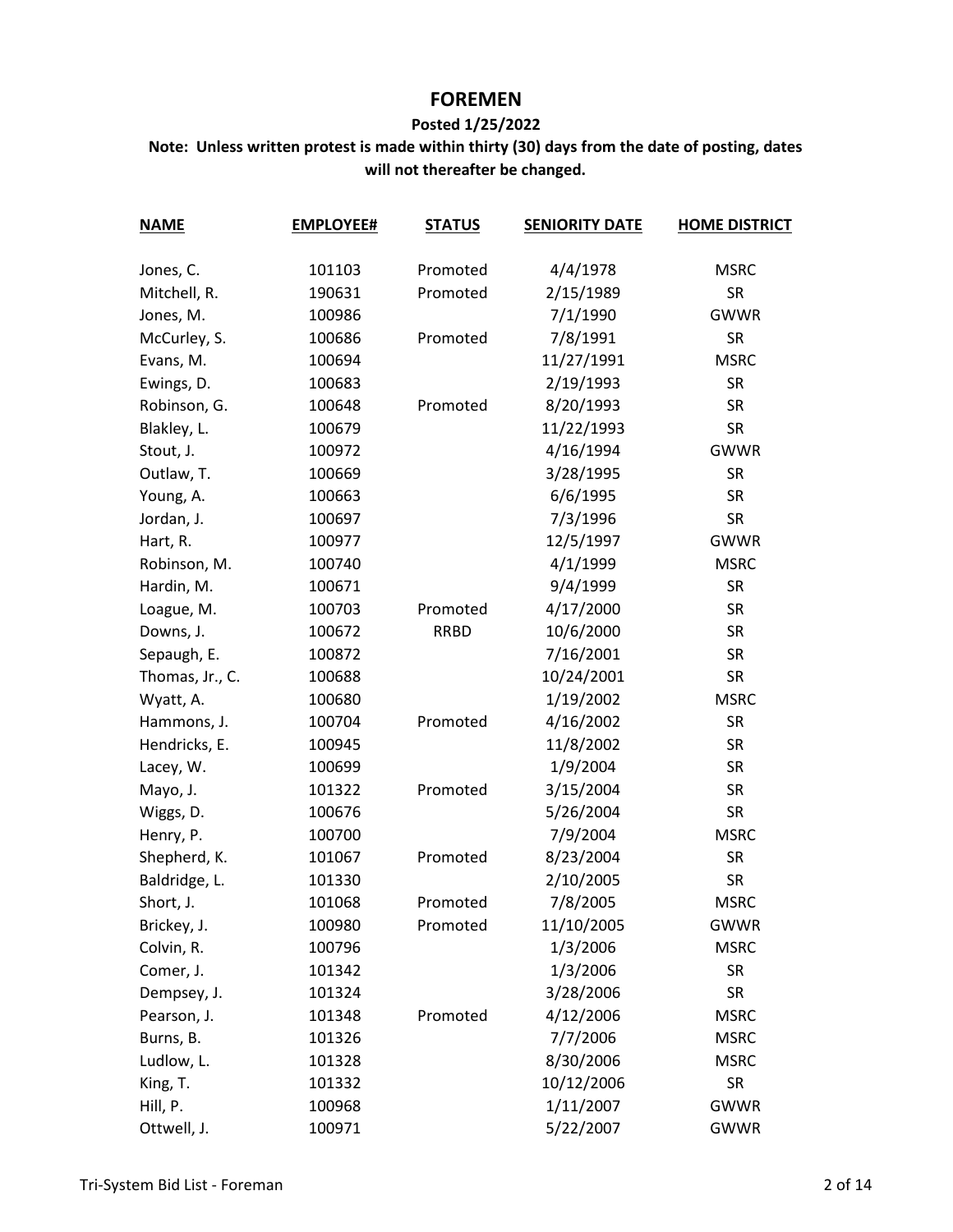# **FOREMEN**

#### **Posted 1/25/2022**

| <b>NAME</b>    | <b>EMPLOYEE#</b> | <b>STATUS</b> | <b>SENIORITY DATE</b> | <b>HOME DISTRICT</b> |
|----------------|------------------|---------------|-----------------------|----------------------|
| Smith, R.      | 101347           |               | 9/5/2007              | <b>MSRC</b>          |
| Halbert, V.    | 101340           |               | 5/22/2009             | <b>MSRC</b>          |
| West, N.       | 101343           |               | 5/6/2010              | <b>MSRC</b>          |
| Fountain, H.   | 101609           |               | 10/22/2010            | <b>MSRC</b>          |
| Riley, R.      | 101607           |               | 4/18/2011             | <b>MSRC</b>          |
| Brooks, J.     | 200202           |               | 8/28/2011             | <b>MSRC</b>          |
| Hannibal, L.   | 101608           |               | 3/13/2012             | <b>MSRC</b>          |
| Sumrall, J.    | 200746           |               | 6/5/2012              | <b>MSRC</b>          |
| Harper, M.     | 200742           | Promoted      | 11/27/2012            | <b>MSRC</b>          |
| Morgan, G.     | 200243           | Promoted      | 5/7/2013              | <b>MSRC</b>          |
| Williams, M.   | 200894           |               | 10/15/2015            | <b>MSRC</b>          |
| Washington, R. | 201681           |               | 8/2/2016              | <b>MSRC</b>          |
| Joiner, J.     | 202037           |               | 10/11/2016            | <b>MSRC</b>          |
| Hester, T.     | 202036           |               | 1/20/2017             | <b>MSRC</b>          |
| Murray, M.     | 202609           |               | 3/6/2017              | <b>MSRC</b>          |
| Boone, J.      | 200193           |               | 9/7/2017              | <b>GWWR</b>          |
| Wheeler, B.    | 201235           |               | 4/12/2018             | <b>SR</b>            |
| Talbert, J.    | 201578           |               | 5/18/2018             | <b>GWWR</b>          |
| Small, B.      | 202250           |               | 10/2/2018             | <b>GWWR</b>          |
| Atkins, P.     | 202855           |               | 6/12/2019             | <b>MSRC</b>          |
| Lucas, L.      | 202391           |               | 9/25/2019             | <b>MSRC</b>          |
| Watkins, J.    | 202854           |               | 9/25/2019             | <b>MSRC</b>          |
| Pereira, D.    | 203064           |               | 9/25/2019             | <b>GWWR</b>          |
| Jackson, K.    | 203242           |               | 11/20/2019            | <b>GWWR</b>          |
| Hunt, T.       | 203279           |               | 1/24/2020             | <b>SR</b>            |
| Hilton, A.     | 203522           |               | 2/12/2020             | <b>MSRC</b>          |
| Jones, T.      | 100689           |               | 8/5/2020              | <b>SR</b>            |
| Johnson, J.    | 203607           |               | 4/7/2021              | <b>GWWR</b>          |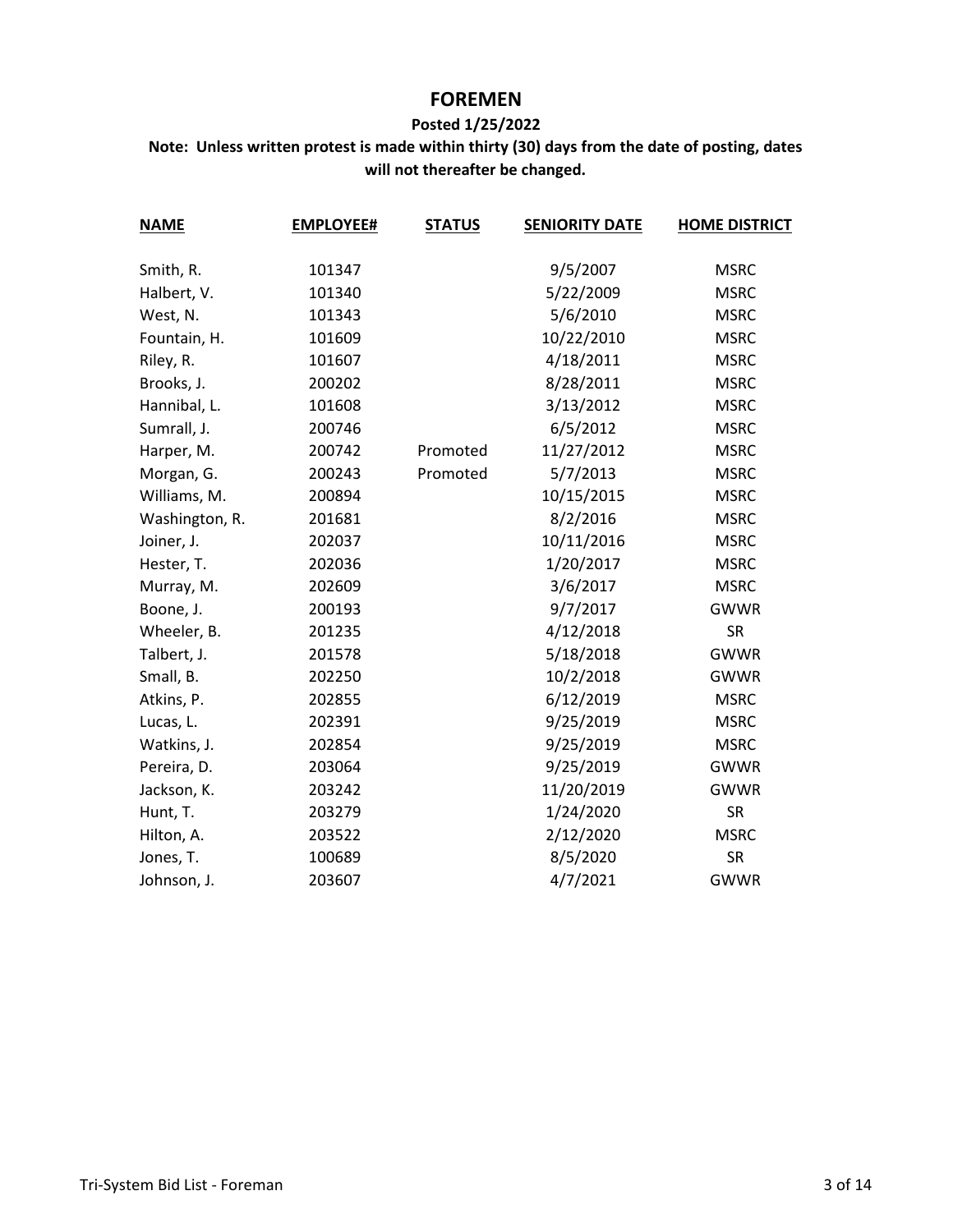# **ASSISTANT FOREMAN**

#### **Posted 1/25/2022**

| <b>NAME</b>     | <b>EMPLOYEE#</b> | <b>STATUS</b> | <b>SENIORITY DATE</b> | <b>HOME DISTRICT</b> |
|-----------------|------------------|---------------|-----------------------|----------------------|
| Jones, C.       | 101103           | Promoted      | 4/4/1978              | <b>MSRC</b>          |
| Mitchell, R.    | 190631           | Promoted      | 2/15/1989             | <b>SR</b>            |
| Jones, M.       | 100986           |               | 7/1/1990              | <b>GWWR</b>          |
| McCurley, S.    | 100686           | Promoted      | 7/8/1991              | <b>SR</b>            |
| Evans, M.       | 100694           |               | 11/27/1991            | <b>MSRC</b>          |
| Ewings, D.      | 100683           |               | 2/19/1993             | <b>SR</b>            |
| Robinson, G.    | 100648           | Promoted      | 8/20/1993             | <b>SR</b>            |
| Blakley, L.     | 100679           |               | 11/22/1993            | <b>SR</b>            |
| Stout, J.       | 100972           |               | 4/16/1994             | <b>GWWR</b>          |
| Robinson, M.    | 100740           |               | 6/14/1994             | <b>MSRC</b>          |
| Outlaw, T.      | 100669           |               | 3/28/1995             | <b>SR</b>            |
| Young, A.       | 200663           |               | 6/6/1995              | <b>SR</b>            |
| Jordan, J.      | 100697           |               | 7/3/1996              | <b>SR</b>            |
| Hart, R.        | 100977           |               | 12/5/1997             | <b>GWWR</b>          |
| Hardin, M.      | 100671           |               | 9/4/1999              | <b>SR</b>            |
| Loague, M.      | 100703           | Promoted      | 4/17/2000             | <b>SR</b>            |
| Downs, J.       | 100672           | <b>RRBD</b>   | 10/6/2000             | <b>SR</b>            |
| Sepaugh, E.     | 100872           |               | 7/16/2001             | <b>SR</b>            |
| Thomas, Jr., C. | 100688           |               | 10/24/2001            | <b>SR</b>            |
| Wyatt, A.       | 100680           |               | 1/19/2002             | <b>MSRC</b>          |
| Hammons, J.     | 100704           | Promoted      | 4/16/2002             | <b>SR</b>            |
| Burmaster, S.   | 100702           |               | 4/22/2002             | <b>SR</b>            |
| Hendricks, E.   | 100945           |               | 11/8/2002             | <b>SR</b>            |
| Dora, H.        | 100664           |               | 5/8/2003              | <b>MSRC</b>          |
| Watts, J.       | 100670           |               | 7/22/2003             | <b>MSRC</b>          |
| Lacey, W.       | 100699           |               | 1/9/2004              | <b>SR</b>            |
| Mayo, J.        | 101322           | Promoted      | 3/15/2004             | <b>SR</b>            |
| Wiggs, D.       | 100676           |               | 5/26/2004             | <b>SR</b>            |
| Henry, P.       | 100700           |               | 7/9/2004              | <b>MSRC</b>          |
| Shepherd, K.    | 101067           | Promoted      | 8/23/2004             | <b>SR</b>            |
| Baldridge, L.   | 101330           |               | 2/10/2005             | <b>SR</b>            |
| Short, J.       | 101068           | Promoted      | 7/8/2005              | <b>MSRC</b>          |
| Brickey, J.     | 100980           | Promoted      | 11/10/2005            | <b>GWWR</b>          |
| Colvin, R.      | 100796           |               | 1/3/2006              | <b>MSRC</b>          |
| Comer, J.       | 101342           |               | 1/3/2006              | <b>SR</b>            |
| Dempsey, J.     | 101324           |               | 3/28/2006             | <b>SR</b>            |
| Jeffcoats, G.   | 101331           |               | 4/12/2006             | <b>MSRC</b>          |
| Pearson, J.     | 101348           | Promoted      | 4/12/2006             | <b>MSRC</b>          |
| Burns, B.       | 101326           |               | 7/7/2006              | <b>MSRC</b>          |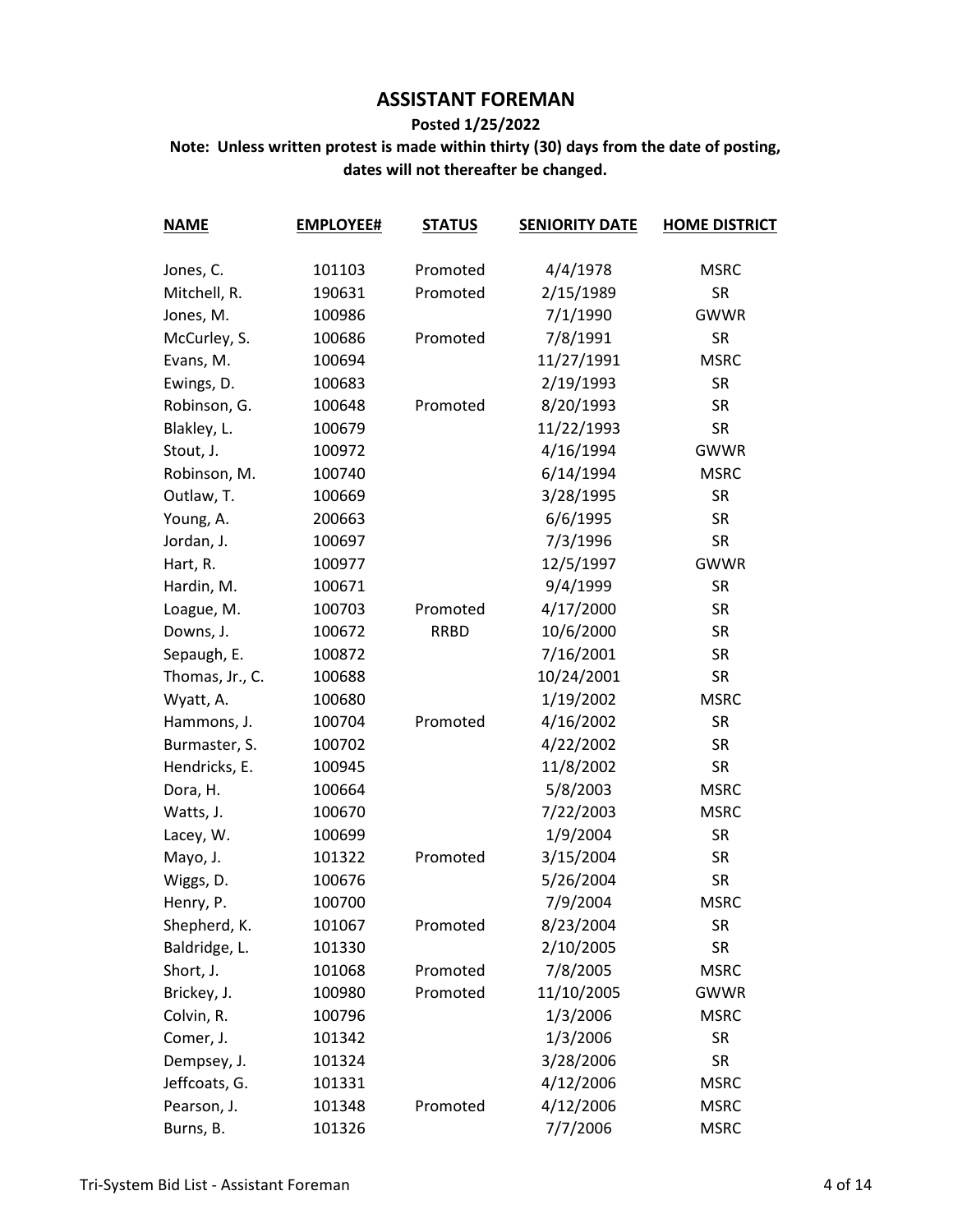# **ASSISTANT FOREMAN**

#### **Posted 1/25/2022**

| <b>NAME</b>    | <b>EMPLOYEE#</b> | <b>STATUS</b> | <b>SENIORITY DATE</b> | <b>HOME DISTRICT</b> |
|----------------|------------------|---------------|-----------------------|----------------------|
|                |                  |               |                       |                      |
| Ludlow, L.     | 101328           |               | 8/30/2006             | <b>MSRC</b>          |
| King, T.       | 101332           |               | 10/12/2006            | <b>SR</b>            |
| Hill, P.       | 100968           |               | 1/11/2007             | <b>GWWR</b>          |
| Ottwell, J.    | 100971           |               | 5/22/2007             | <b>GWWR</b>          |
| Smith, R.      | 101347           |               | 9/5/2007              | <b>MSRC</b>          |
| Halbert, V.    | 101340           |               | 5/22/2009             | <b>MSRC</b>          |
| West, N.       | 101343           |               | 5/6/2010              | <b>MSRC</b>          |
| Fountain, H.   | 101609           |               | 10/22/2010            | <b>MSRC</b>          |
| Riley, R.      | 101607           |               | 4/18/2011             | <b>MSRC</b>          |
| Brooks, J.     | 200202           |               | 8/28/2011             | <b>MSRC</b>          |
| Hannibal, L.   | 101608           |               | 3/13/2012             | <b>MSRC</b>          |
| Sumrall, J.    | 200746           |               | 6/5/2012              | <b>MSRC</b>          |
| Harper, M.     | 200742           | Promoted      | 11/27/2012            | <b>MSRC</b>          |
| Morgan, G.     | 200243           | Promoted      | 5/7/2013              | <b>MSRC</b>          |
| Williams, M.   | 200894           |               | 10/15/2015            | <b>MSRC</b>          |
| Washington, R. | 201681           |               | 8/2/2016              | <b>MSRC</b>          |
| Joiner, J.     | 202037           |               | 10/11/2016            | <b>MSRC</b>          |
| Hester, T.     | 202036           |               | 1/20/2017             | <b>MSRC</b>          |
| Murray, M.     | 202609           |               | 3/6/2017              | <b>MSRC</b>          |
| Boone, J.      | 200193           |               | 9/7/2017              | <b>GWWR</b>          |
| Wheeler, B.    | 201235           |               | 4/12/2018             | <b>SR</b>            |
| Talbert, J.    | 201578           |               | 5/18/2018             | <b>GWWR</b>          |
| Small, B.      | 202250           |               | 10/2/2018             | <b>GWWR</b>          |
| Atkins, P.     | 202855           |               | 6/12/2019             | <b>MSRC</b>          |
| Lucas, L.      | 202391           |               | 9/25/2019             | <b>MSRC</b>          |
| Watkins, J.    | 202854           |               | 9/25/2019             | <b>MSRC</b>          |
| Pereira, D.    | 203064           |               | 9/25/2019             | <b>GWWR</b>          |
| Jackson, K.    | 203242           |               | 11/20/2019            | <b>GWWR</b>          |
| Hunt, T.       | 203279           |               | 1/24/2020             | <b>SR</b>            |
| Hilton, A.     | 203522           |               | 2/12/2020             | <b>MSRC</b>          |
| Jones, T.      | 100689           |               | 8/5/2020              | <b>SR</b>            |
| Johnson, J.    | 203607           |               | 4/7/2021              | GWWR                 |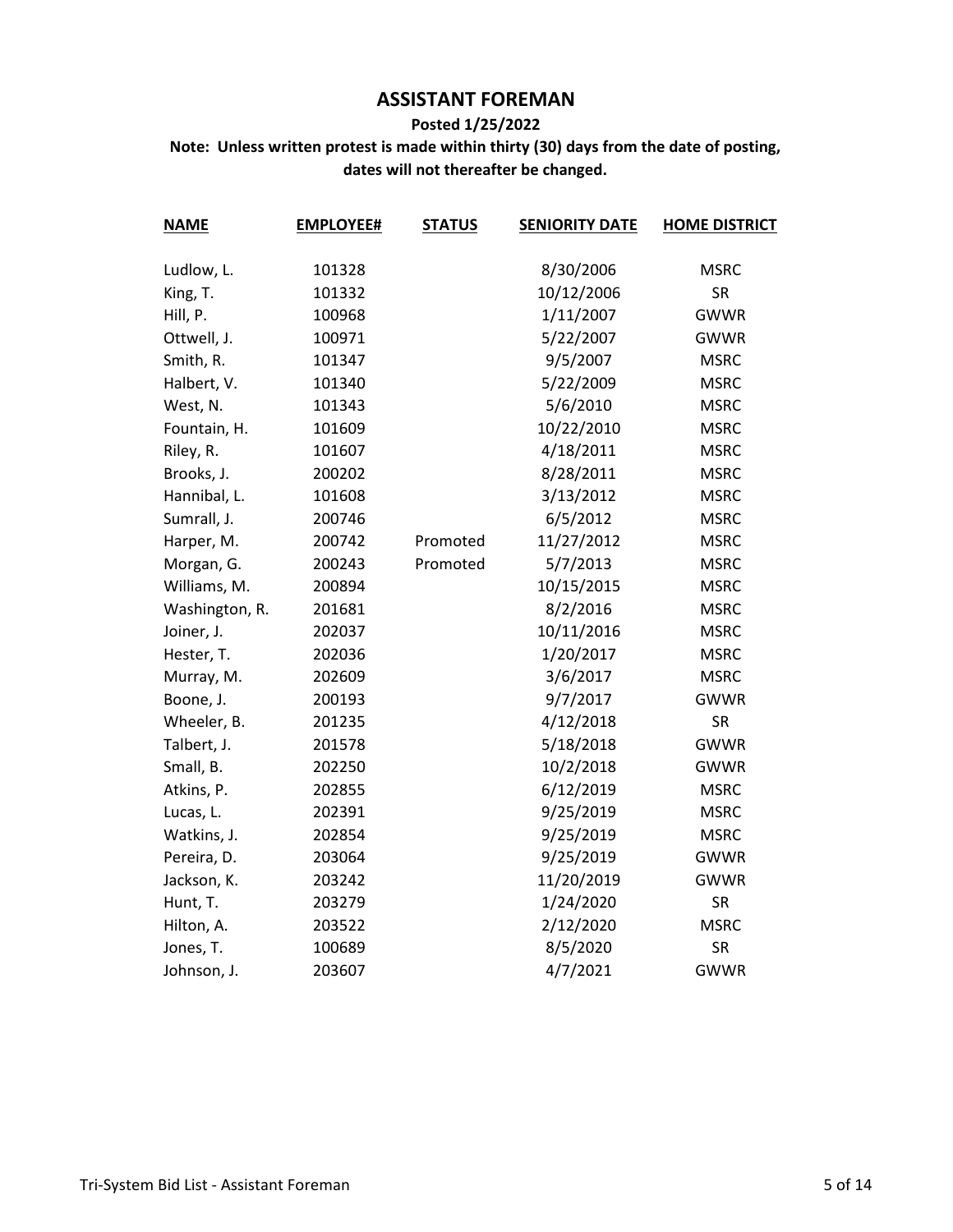#### **Posted 1/25/2022**

| <b>NAME</b>     | <b>EMPLOYEE#</b> | <b>STATUS</b> | <b>SENIORITY DATE</b> | <b>HOME DISTRICT</b> |
|-----------------|------------------|---------------|-----------------------|----------------------|
| Jones, C.       | 101103           | Promoted      | 6/30/1980             | <b>MSRC</b>          |
| Blakley, L.     | 100679           |               | 8/21/1988             | <b>SR</b>            |
| Outlaw, T.      | 100669           |               | 4/3/1991              | <b>SR</b>            |
| Jones, M.       | 100986           |               | 7/31/1991             | <b>GWWR</b>          |
| Mitchell, R.    | 190631           | Promoted      | 10/17/1991            | <b>SR</b>            |
|                 |                  |               | 11/13/1991            | <b>GWWR</b>          |
| Stout, J.       | 100972           |               |                       | <b>MSRC</b>          |
| Green, R.       | 100675           |               | 12/21/1992            |                      |
| McCurley, S.    | 100686           | Promoted      | 1/22/1993             | <b>SR</b>            |
| Robinson, G.    | 100648           | Promoted      | 4/30/1993             | <b>SR</b>            |
| Blakley, L.     | 101679           |               | 8/6/1993              | <b>MSRC</b>          |
| Evans, M.       | 100694           |               | 3/4/1994              | <b>MSRC</b>          |
| Wiggs, D.       | 100676           |               | 4/20/1994             | <b>SR</b>            |
| Jones, T.       | 100689           |               | 5/10/1994             | <b>SR</b>            |
| Hardin, M.      | 100671           |               | 4/10/1995             | <b>SR</b>            |
| Moorehead, D.   | 100677           |               | 5/25/1995             | <b>MSRC</b>          |
| Smith, C.       | 100682           | <b>RRBD</b>   | 6/21/1995             | <b>SR</b>            |
| Ewings, D.      | 100683           |               | 3/14/1996             | <b>SR</b>            |
| Reed, R.        | 100701           | Promoted      | 1/2/1997              | <b>SR</b>            |
| Watts, J.       | 100670           |               | 3/4/1997              | <b>MSRC</b>          |
| Thomas, Jr., C. | 100688           |               | 3/4/1997              | <b>MSRC</b>          |
| Lacey, W.       | 100699           |               | 7/15/1997             | <b>SR</b>            |
| Hendricks, E.   | 100945           |               | 9/26/1997             | <b>SR</b>            |
| Hart, R.        | 100977           |               | 10/25/1997            | <b>GWWR</b>          |
| Downs, J.       | 100672           | <b>RRBD</b>   | 4/16/1998             | <b>SR</b>            |
| Shaw, T.        | 100682           |               | 5/27/1998             | <b>SR</b>            |
| Loague, M.      | 100703           |               | 6/26/1998             | <b>SR</b>            |
| Hill, P.        | 100968           |               | 2/13/1999             | <b>GWWR</b>          |
| Garner, J.      | 100970           |               | 6/18/1999             | <b>GWWR</b>          |
| Ottwell, J.     | 101971           |               | 11/10/1999            | <b>GWWR</b>          |
| Sepaugh, E.     | 100872           |               | 4/25/2000             | <b>SR</b>            |
| Erickson, J.    | 100996           |               | 4/28/2000             | <b>GWWR</b>          |
| Young, A.       | 100683           |               | 6/23/2000             | <b>SR</b>            |
| Kleinsorge, B.  | 50143            | Promoted      | 8/18/2000             | <b>GWWR</b>          |
| Dennis, D.      | 101001           |               | 10/27/2000            | <b>GWWR</b>          |
| Dora, H.        | 100664           |               | 3/28/2001             | <b>MSRC</b>          |
| Ellis, O.       | 100944           |               | 3/25/2002             | <b>SR</b>            |
| Hammons, J.     | 100704           | Promoted      | 4/1/2002              | <b>SR</b>            |
| Brickey, J.     | 100980           | Promoted      | 4/2/2002              | <b>GWWR</b>          |
| Henry, P.       | 100700           |               | 4/22/2002             | <b>MSRC</b>          |
|                 |                  |               |                       |                      |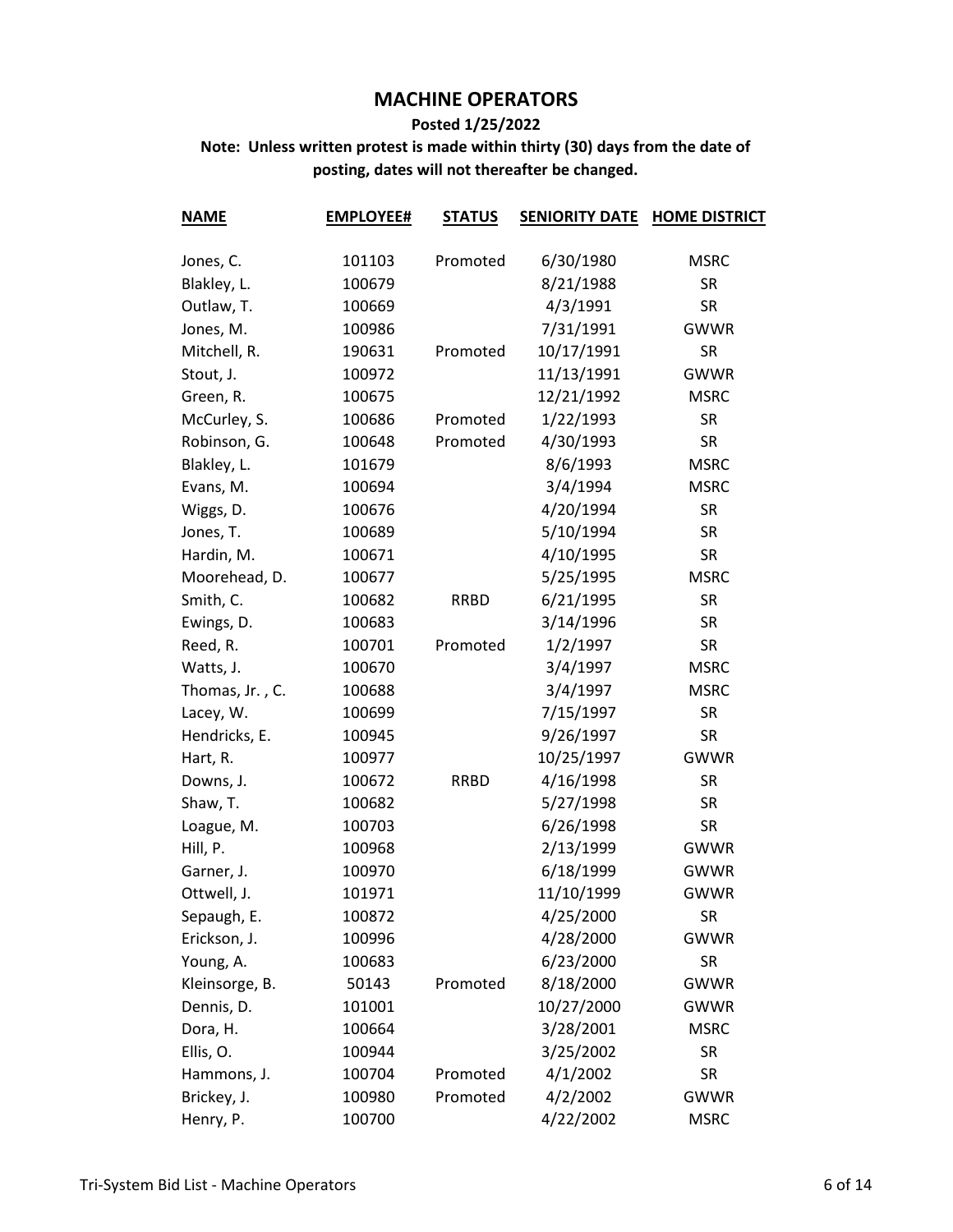#### **Posted 1/25/2022**

| <b>NAME</b>    | <b>EMPLOYEE#</b> | <b>STATUS</b> | <b>SENIORITY DATE</b> | <b>HOME DISTRICT</b> |
|----------------|------------------|---------------|-----------------------|----------------------|
|                |                  |               |                       |                      |
| Macon, L.      | 101051           |               | 10/29/2002            | <b>SR</b>            |
| Burmaster, S.  | 100702           |               | 1/10/2003             | <b>SR</b>            |
| Wicks, D.      | 101040           |               | 3/13/2003             | <b>SR</b>            |
| Cunningham, D. | 101032           |               | 3/13/2003             | <b>SR</b>            |
| Jordan, J.     | 100697           |               | 4/10/2003             | <b>MSRC</b>          |
| Short, J.      | 101068           | Promoted      | 8/20/2003             | <b>MSRC</b>          |
| Stewart, L.    | 101009           |               | 10/18/2003            | <b>GWWR</b>          |
| Mayo, J.       | 101322           | Promoted      | 11/10/2003            | <b>SR</b>            |
| Dempsey, J.    | 101324           |               | 11/10/2003            | <b>SR</b>            |
| Young, D.      | 101467           |               | 11/19/2003            | <b>SR</b>            |
| Whitehead, E.  | 101327           |               | 2/11/2004             | <b>MSRC</b>          |
| McIntyre, C.   | 101337           |               | 2/11/2004             | <b>MSRC</b>          |
| Shepherd, K.   | 101067           | Promoted      | 2/11/2004             | <b>SR</b>            |
| Harris, G.     | 101323           |               | 3/18/2004             | <b>MSRC</b>          |
| Leach, J.      | 101344           |               | 4/1/2004              | <b>MSRC</b>          |
| Jeffcoats, G.  | 101331           |               | 4/1/2004              | <b>SR</b>            |
| Thomas, T.     | 101341           |               | 4/15/2004             | <b>SR</b>            |
| Halbert, V.    | 101340           |               | 5/13/2004             | <b>MSRC</b>          |
| Hunter, R.     | 100684           |               | 2/1/2005              | <b>SR</b>            |
| Baldridge, L.  | 101330           |               | 5/3/2005              | <b>SR</b>            |
| Conner, R.     | 101325           |               | 11/10/2005            | <b>SR</b>            |
| Jackson, M.    | 101335           |               | 11/10/2005            | <b>SR</b>            |
| Comer, J.      | 101342           |               | 11/10/2005            | <b>SR</b>            |
| West, N.       | 101343           |               | 11/10/2005            | <b>SR</b>            |
| Burns, B.      | 101326           |               | 1/27/2006             | <b>MSRC</b>          |
| Pearson, J.    | 101348           | Promoted      | 1/27/2006             | <b>MSRC</b>          |
| Anderson, C.   | 100771           | <b>RRBD</b>   | 1/27/2006             | <b>MSRC</b>          |
| Ludlow, L.     | 101328           |               | 4/12/2006             | <b>MSRC</b>          |
| King, T.       | 101332           |               | 6/23/2006             | <b>MSRC</b>          |
| Smith, R.      | 101347           |               | 10/27/2006            | <b>MSRC</b>          |
| Laux, C.       | 100994           |               | 1/11/2007             | <b>GWWR</b>          |
| Perry, J.      | 101329           |               | 9/20/2007             | <b>MSRC</b>          |
| Sneed, W.      | 100776           |               | 10/8/2007             | <b>MSRC</b>          |
| Clark, A.      | 101333           |               | 10/8/2007             | <b>SR</b>            |
| Hannibal, L.   | 101608           |               | 2/6/2008              | <b>MSRC</b>          |
| Boone, J.      | 200193           |               | 8/6/2010              | GWWR                 |
| Fountain, H.   | 101609           |               | 5/4/2011              | <b>MSRC</b>          |
| Williams, M.   | 200894           |               | 2/19/2012             | <b>MSRC</b>          |
| Polk, J.       | 200895           |               | 4/6/2012              | <b>MSRC</b>          |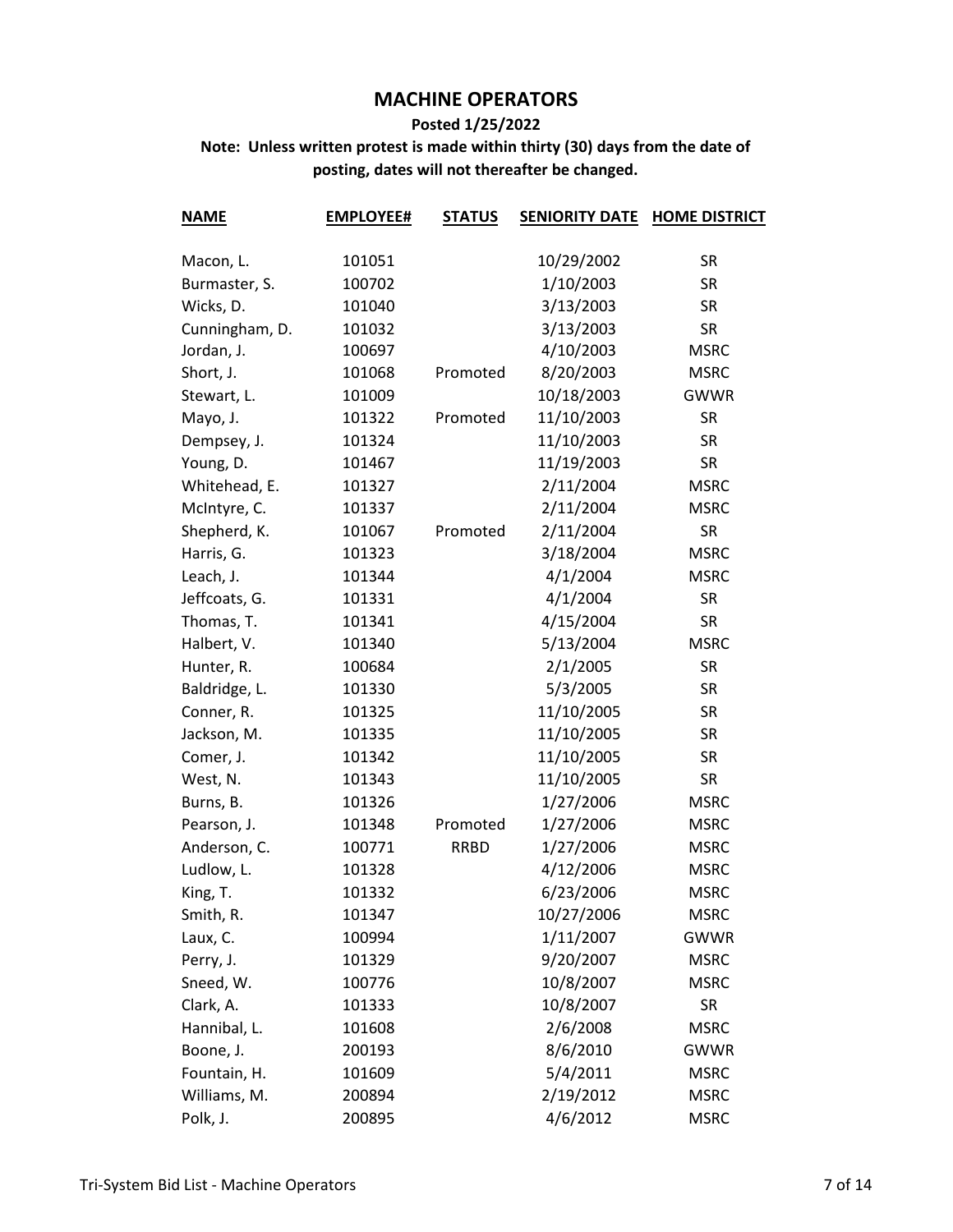#### **Posted 1/25/2022**

| <b>NAME</b>    | <b>EMPLOYEE#</b> | <b>STATUS</b> | <b>SENIORITY DATE</b> | <b>HOME DISTRICT</b> |
|----------------|------------------|---------------|-----------------------|----------------------|
|                |                  |               |                       |                      |
| Dale, J.       | 200923           |               | 4/6/2012              | <b>SR</b>            |
| Mullins, B.    | 200432           | Promoted      | 6/5/2012              | <b>GWWR</b>          |
| Maxwell, C.    | 101338           |               | 6/27/2012             | <b>SR</b>            |
| Gatlin, J.     | 200744           |               | 7/17/2012             | <b>MSRC</b>          |
| Waldon, D.     | 200913           |               | 10/15/2012            | <b>SR</b>            |
| Sumrall, J.    | 200746           |               | 11/12/2012            | <b>MSRC</b>          |
| Brooks, J.     | 200202           |               | 6/5/2013              | <b>MSRC</b>          |
| Bradley, G.    | 201373           |               | 9/10/2013             | <b>MSRC</b>          |
| Norman, D.     | 201210           |               | 9/24/2013             | <b>MSRC</b>          |
| Taylor, S.     | 201518           |               | 11/20/2013            | <b>MSRC</b>          |
| Riley, R.      | 101607           |               | 2/26/2014             | <b>MSRC</b>          |
| Henry, C.      | 201487           |               | 5/21/2014             | <b>MSRC</b>          |
| Wheeler, B.    | 201235           |               | 10/7/2014             | <b>SR</b>            |
| Moran, L.      | 201187           |               | 2/4/2015              | <b>MSRC</b>          |
| Hall, O.       | 201682           |               | 2/19/2015             | <b>MSRC</b>          |
| Horton, J.     | 201215           |               | 2/19/2015             | <b>SR</b>            |
| Harper, M.     | 200742           | Promoted      | 4/29/2015             | <b>MSRC</b>          |
| Bullard, B.    | 201260           |               | 8/5/2015              | <b>MSRC</b>          |
| Ames, J.       | 202439           |               | 4/28/2016             | <b>GWWR</b>          |
| Seale, B.      | 202412           |               | 10/26/2016            | <b>SR</b>            |
| Talbert, J.    | 201578           |               | 7/13/2017             | <b>GWWR</b>          |
| Washington, R. | 201681           |               | 10/25/2017            | <b>MSRC</b>          |
| Haire, W.      | 201060           |               | 2/12/2018             | <b>MSRC</b>          |
| Patton, M.     | 201328           |               | 3/28/2018             | <b>MSRC</b>          |
| Rhodes, D.     | 201491           |               | 5/18/2018             | <b>MSRC</b>          |
| Cupp, D.       | 202675           |               | 6/20/2018             | <b>MSRC</b>          |
| Cole, J.       | 201494           |               | 10/31/2018            | <b>MSRC</b>          |
| Jackson, K.    | 203242           |               | 5/16/2019             | <b>GWWR</b>          |
| Lucas, L.      | 202391           |               | 8/1/2019              | <b>MSRC</b>          |
| Glenn, J.      | 202411           |               | 9/11/2019             | SR                   |
| Simmons, J.    | 201371           |               | 9/25/2019             | <b>MSRC</b>          |
| McDuff, J.     | 203460           |               | 9/25/2019             | <b>MSRC</b>          |
| Young, J.      | 203424           |               | 10/9/2019             | <b>MSRC</b>          |
| Magruder, A.   | 203367           |               | 11/7/2019             | <b>GWWR</b>          |
| Dickson, M.    | 201284           |               | 11/20/2019            | <b>MSRC</b>          |
| Rankin, R.     | 201374           |               | 12/20/2019            | <b>MSRC</b>          |
| Herring, J.    | 201678           |               | 12/20/2019            | <b>MSRC</b>          |
| Mattson, W.    | 203608           |               | 4/23/2020             | GWWR                 |
| Hilton, A.     | 203522           |               | 7/2/2020              | <b>MSRC</b>          |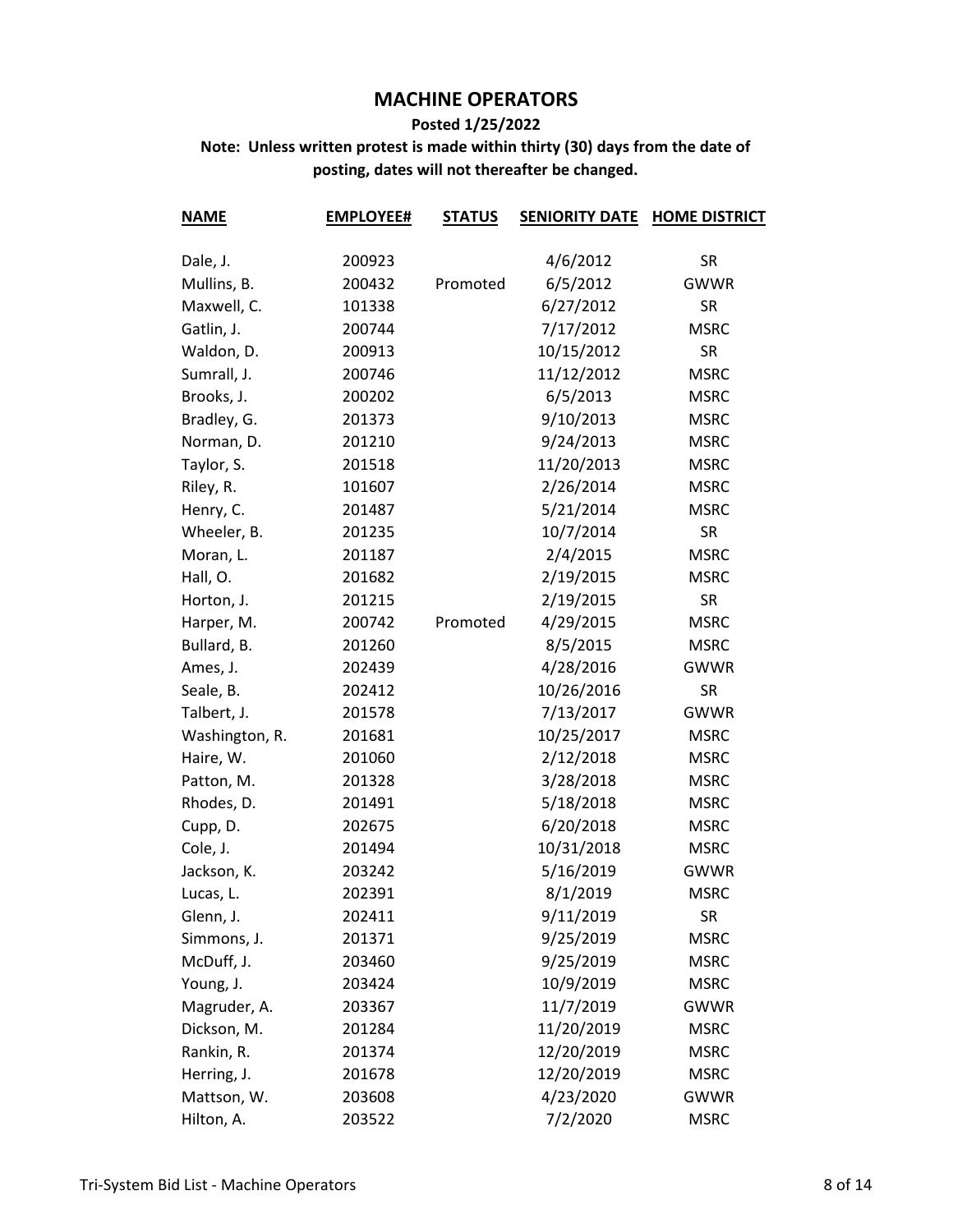#### **Posted 1/25/2022**

| <b>NAME</b>   | <b>EMPLOYEE#</b> | <b>STATUS</b> | <b>SENIORITY DATE</b> | <b>HOME DISTRICT</b> |
|---------------|------------------|---------------|-----------------------|----------------------|
|               |                  |               |                       |                      |
| Guthrie, M.   | 201326           |               | 8/5/2020              | GWWR                 |
| Hester, T.    | 202036           |               | 9/4/2020              | <b>MSRC</b>          |
| Hunt, T.      | 203279           |               | 10/2/2020             | <b>SR</b>            |
| Belenchia, R. | 203553           |               | 1/26/2021             | <b>MSRC</b>          |
| Sugg, M.      | 203516           |               | 3/24/2021             | <b>MSRC</b>          |
| Fleming, C.   | 203555           |               | 4/23/2021             | <b>MSRC</b>          |
| Kilgore, N.   | 203374           |               | 10/15/2021            | <b>SR</b>            |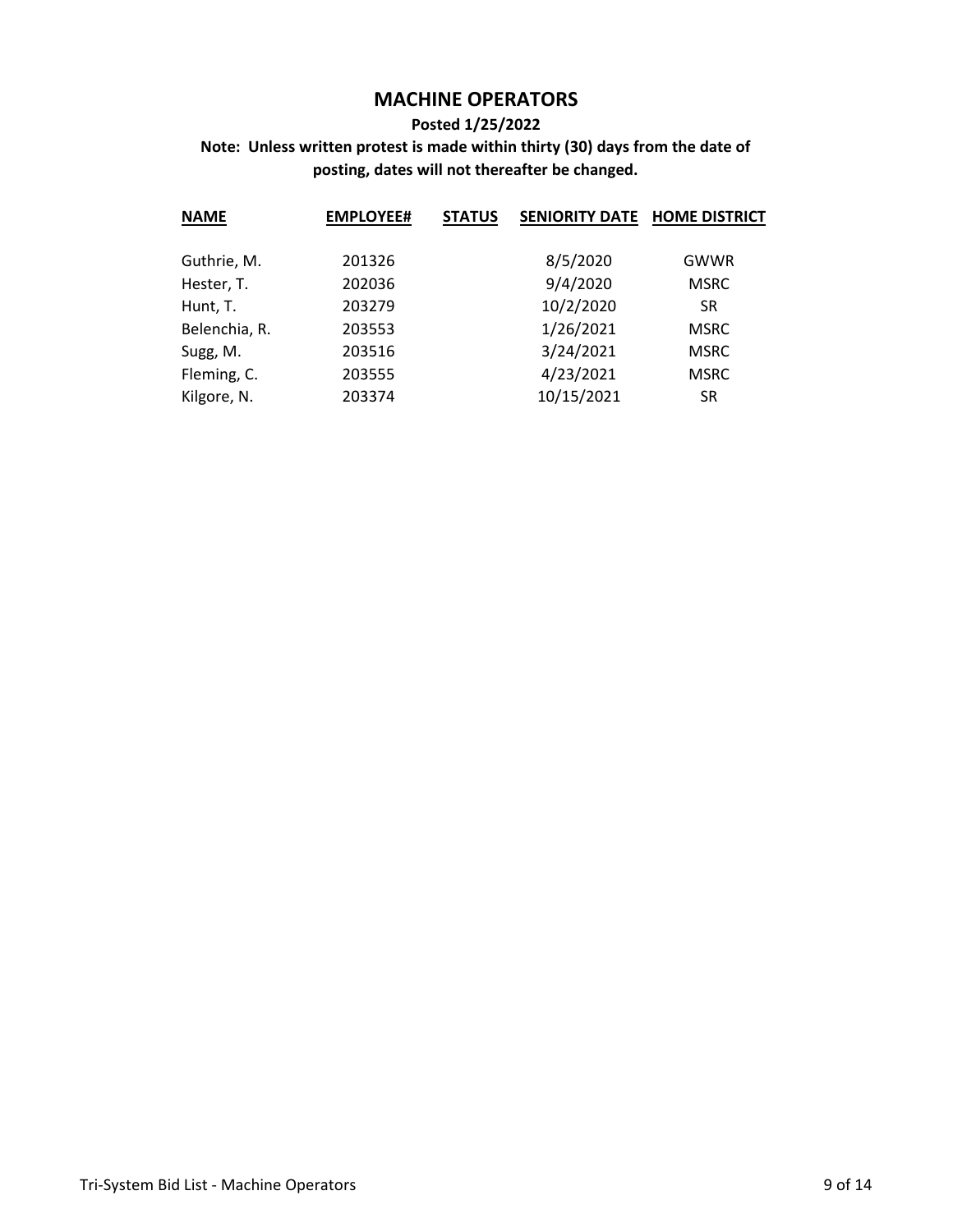#### **Posted 1/25/2022**

| <b>NAME</b>     | <b>EMPLOYEE#</b> | <b>STATUS</b> | <b>SENIORITY DATE</b> | <b>HOME DISTRICT</b> |
|-----------------|------------------|---------------|-----------------------|----------------------|
|                 |                  |               |                       |                      |
| Jones, C.       | 101103           | Promoted      | 3/30/1976             | <b>MSRC</b>          |
| Blakley, L.     | 100679           |               | 9/30/1985             | <b>SR</b>            |
| Hicks, T.       | 190822           | <b>RRBD</b>   | 8/8/1988              | <b>SR</b>            |
| Ewings, D.      | 100683           |               | 9/12/1988             | <b>SR</b>            |
| Mitchell, R.    | 190631           | Promoted      | 10/14/1988            | <b>SR</b>            |
| Hunter, R.      | 100684           |               | 11/28/1988            | <b>SR</b>            |
| Reed, R.        | 100701           | Promoted      | 11/28/1988            | <b>SR</b>            |
| McCurley, S.    | 100686           | Promoted      | 2/6/1989              | <b>SR</b>            |
| Outlaw, T.      | 100669           |               | 2/13/1989             | <b>SR</b>            |
| Robinson, G.    | 100648           | Promoted      | 2/13/1989             | <b>SR</b>            |
| Lacey, W.       | 100699           |               | 2/27/1989             | <b>SR</b>            |
| Jones, T.       | 100689           |               | 3/8/1989              | <b>SR</b>            |
| Smith, C.       | 100682           | <b>RRBD</b>   | 6/5/1989              | <b>SR</b>            |
| Evans, M.       | 100694           |               | 6/5/1989              | <b>SR</b>            |
| Young, A.       | 100663           |               | 7/14/1989             | <b>SR</b>            |
| Ellis, O.       | 100944           |               | 2/12/1990             | <b>SR</b>            |
| Robinson, M.    | 100740           |               | 3/1/1990              | <b>MSRC</b>          |
| Dora, H.        | 100664           |               | 4/4/1990              | <b>SR</b>            |
| Downs, J.       | 100672           | <b>RRBD</b>   | 4/16/1990             | <b>SR</b>            |
| Green, R.       | 100675           |               | 4/16/1990             | <b>SR</b>            |
| Jordan, J.      | 100697           |               | 4/23/1990             | <b>SR</b>            |
| Jones, M.       | 100986           |               | 7/1/1990              | <b>GWWR</b>          |
| Hart, R.        | 100977           |               | 6/24/1991             | <b>GWWR</b>          |
| Stout, J.       | 100972           |               | 7/31/1991             | <b>GWWR</b>          |
| Wiggs, D.       | 100676           |               | 5/21/1992             | <b>MSRC</b>          |
| Wyatt, Jr., A.  | 100680           |               | 9/28/1992             | <b>MSRC</b>          |
| Watts, J.       | 100670           |               | 1/4/1993              | <b>SR</b>            |
| Moorehead, D.   | 100677           |               | 4/19/1993             | <b>MSRC</b>          |
| Hendricks, E.   | 100945           |               | 4/21/1994             | <b>MSRC</b>          |
| Hardin, M.      | 100671           |               | 4/21/1994             | SR                   |
| Shaw, T.        | 100662           |               | 4/21/1994             | <b>SR</b>            |
| Patrick, W.     | 100940           |               | 4/21/1994             | <b>SR</b>            |
| Hill, P.        | 100968           |               | 8/18/1994             | <b>GWWR</b>          |
| Ottwell, J.     | 100971           |               | 12/26/1994            | <b>GWWR</b>          |
| Garner, J.      | 100970           |               | 6/21/1995             | <b>GWWR</b>          |
| Thomas, Jr., C. | 100688           |               | 10/16/1995            | <b>SR</b>            |
| Loague, M.      | 100703           | Promoted      | 10/16/1995            | <b>SR</b>            |
| Laux, C.        | 100994           |               | 3/27/1997             | <b>GWWR</b>          |
| Henry, P.       | 100700           |               | 6/8/1998              | <b>MSRC</b>          |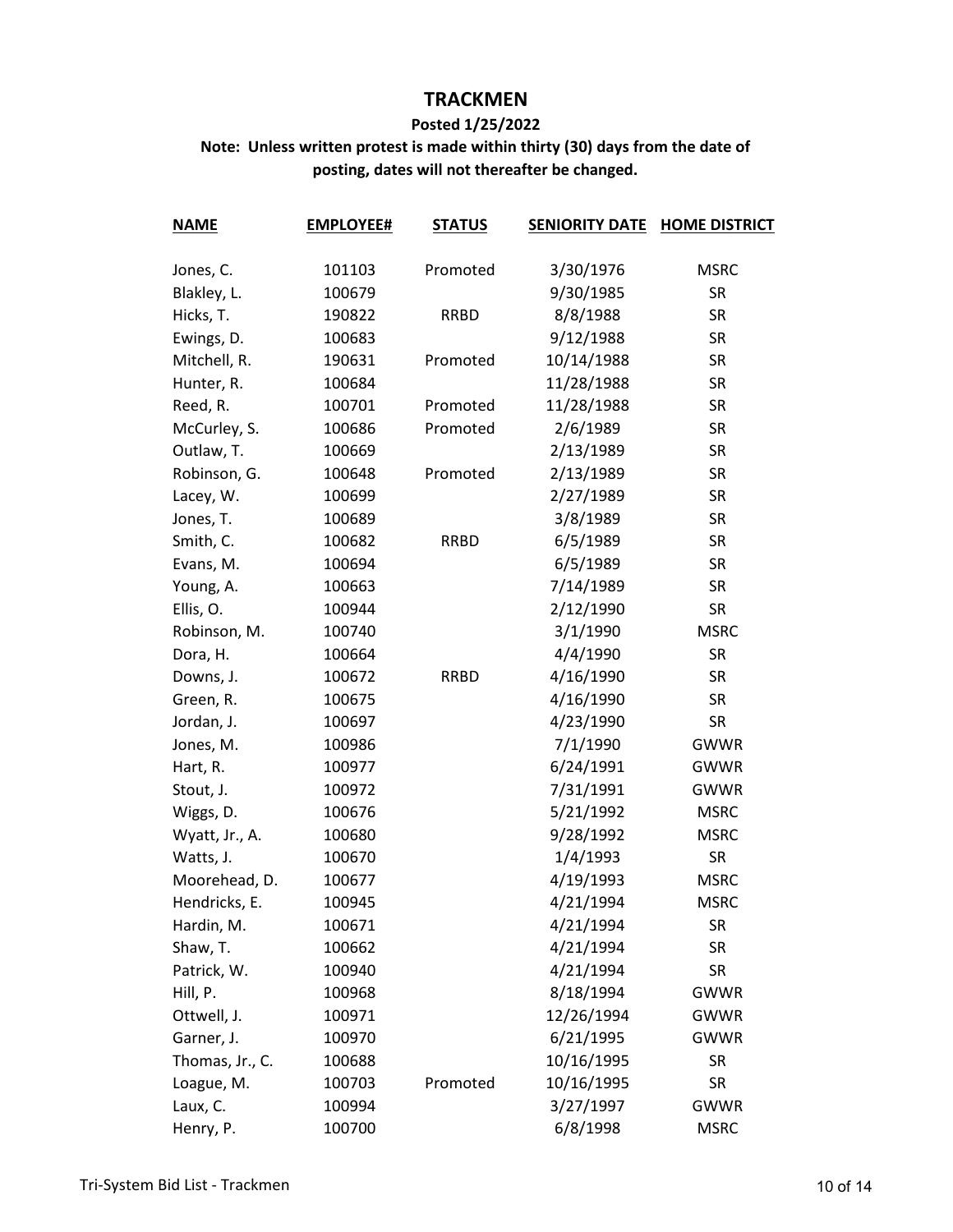#### **Posted 1/25/2022**

| <b>NAME</b>    | <b>EMPLOYEE#</b> | <b>STATUS</b> | <b>SENIORITY DATE</b> | <b>HOME DISTRICT</b> |
|----------------|------------------|---------------|-----------------------|----------------------|
|                |                  |               |                       |                      |
| Kleinsorge, B. | 50143            | Promoted      | 6/11/1998             | <b>GWWR</b>          |
| Brickey, J.    | 100980           | Promoted      | 6/16/1998             | <b>GWWR</b>          |
| Erickson, J.   | 100996           |               | 6/29/1998             | <b>GWWR</b>          |
| Sepaugh, E.    | 100872           |               | 8/27/1999             | <b>SR</b>            |
| Dennis, D.     | 101001           |               | 4/10/2000             | <b>GWWR</b>          |
| Colvin, R.     | 101796           |               | 4/14/2000             | <b>SR</b>            |
| Hammons, J.    | 100704           | Promoted      | 9/5/2000              | <b>SR</b>            |
| Burmaster, S.  | 100702           |               | 9/5/2000              | <b>SR</b>            |
| Stewart, L.    | 101009           |               | 3/5/2001              | <b>GWWR</b>          |
| Cunningham, D. | 101032           |               | 10/28/2002            | <b>SR</b>            |
| Macon, L.      | 101051           |               | 10/28/2002            | <b>SR</b>            |
| Short, J.      | 101068           | Promoted      | 10/28/2002            | <b>SR</b>            |
| Shepherd, K.   | 101067           | Promoted      | 10/28/2002            | <b>SR</b>            |
| Wicks, D.      | 101040           |               | 10/28/2002            | <b>SR</b>            |
| Mayo, J.       | 101322           | Promoted      | 3/10/2003             | <b>SR</b>            |
| Young, D.      | 101467           |               | 3/10/2003             | <b>SR</b>            |
| Harris, G.     | 101323           |               | 3/10/2003             | <b>SR</b>            |
| Dempsey, J.    | 101324           |               | 3/10/2003             | <b>SR</b>            |
| Conner, R.     | 101325           |               | 3/10/2003             | <b>SR</b>            |
| Burns, B.      | 101326           |               | 8/1/2003              | <b>SR</b>            |
| Whitehead, E.  | 101327           |               | 8/18/2003             | <b>SR</b>            |
| Ludlow, L.     | 101328           |               | 8/18/2003             | <b>SR</b>            |
| Perry, J.      | 101329           |               | 9/2/2003              | <b>SR</b>            |
| King, T.       | 101332           |               | 11/17/2003            | <b>SR</b>            |
| Baldridge, L.  | 101330           |               | 11/17/2003            | <b>SR</b>            |
| Jeffcoats, G.  | 101331           |               | 11/17/2003            | <b>SR</b>            |
| Clark, A.      | 101333           |               | 11/17/2003            | <b>SR</b>            |
| Jackson, M.    | 101335           |               | 11/17/2003            | <b>SR</b>            |
| Jordan, R.     | 100336           |               | 11/17/2003            | <b>SR</b>            |
| McIntyre, C.   | 101337           |               | 11/17/2003            | SR                   |
| Halbert, V.    | 101340           |               | 11/17/2003            | <b>SR</b>            |
| Thomas, T.     | 101341           |               | 11/17/2003            | <b>SR</b>            |
| Comer, J.      | 101342           |               | 11/17/2003            | <b>SR</b>            |
| West, N.       | 101343           |               | 11/17/2003            | <b>SR</b>            |
| Leach, J.      | 101344           |               | 1/19/2004             | <b>SR</b>            |
| Pearson, J.    | 101348           | Promoted      | 5/31/2004             | M                    |
| Smith, R.      | 101347           |               | 6/7/2004              | <b>SR</b>            |
| Goewey, B.     | 101353           |               | 12/6/2004             | <b>GWWR</b>          |
| Anderson, C.   | 100771           | <b>RRBD</b>   | 10/12/2005            | <b>MSRC</b>          |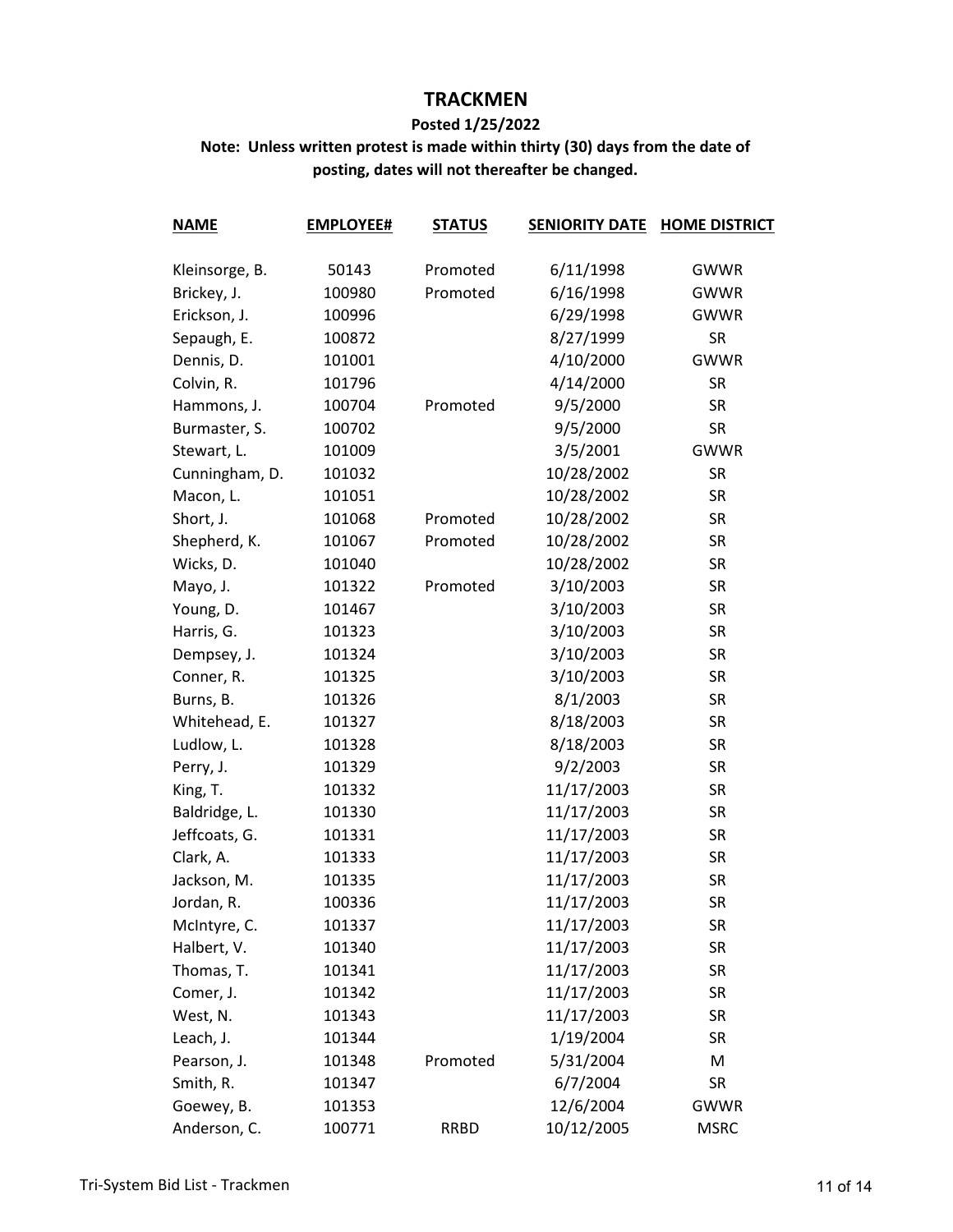#### **Posted 1/25/2022**

| <b>NAME</b>  | <b>EMPLOYEE#</b> | <b>STATUS</b> | <b>SENIORITY DATE</b> | <b>HOME DISTRICT</b> |
|--------------|------------------|---------------|-----------------------|----------------------|
|              |                  |               |                       |                      |
| Sneed, W.    | 100776           |               | 10/12/2005            | <b>MSRC</b>          |
| Johnson, B.  | 101568           |               | 6/1/2007              | <b>GWWR</b>          |
| Riley, R.    | 101607           |               | 8/1/2007              | <b>MSRC</b>          |
| Hannibal, L. | 101608           |               | 8/1/2007              | <b>MSRC</b>          |
| Fountain, H. | 101609           |               | 8/1/2007              | <b>MSRC</b>          |
| Boone, J.    | 200193           |               | 12/17/2009            | <b>GWWR</b>          |
| Brooks, J.   | 200202           |               | 12/22/2009            | <b>MSRC</b>          |
| Mullins, B.  | 200432           | Promoted      | 10/11/2010            | <b>GWWR</b>          |
| Ince, S.     | 200431           | Promoted      | 10/11/2010            | <b>GWWR</b>          |
| Gatlin, J.   | 200744           |               | 7/18/2011             | <b>MSRC</b>          |
| Sumrall, J.  | 200746           |               | 7/18/2011             | <b>MSRC</b>          |
| Harper, M.   | 200742           |               | 7/18/2011             | <b>MSRC</b>          |
| Williams, M. | 200894           |               | 11/7/2011             | <b>MSRC</b>          |
| Hardy, W.    | 200905           | Promoted      | 11/7/2011             | <b>MSRC</b>          |
| Polk, J.     | 200895           |               | 11/7/2011             | <b>MSRC</b>          |
| Dale, J.     | 200923           |               | 12/5/2011             | <b>SR</b>            |
| Maxwell, C.  | 101338           |               | 12/5/2011             | <b>SR</b>            |
| Waldon, D.   | 200913           |               | 12/5/2011             | <b>SR</b>            |
| Haire, W.    | 201060           |               | 6/1/2012              | <b>MSRC</b>          |
| Moran, L.    | 201187           |               | 10/15/2012            | <b>MSRC</b>          |
| Clark, J.    | 201186           |               | 10/15/2012            | <b>MSRC</b>          |
| Cooper, D.   | 201198           |               | 10/15/2012            | <b>GWWR</b>          |
| Norman, D.   | 201210           |               | 11/5/2012             | <b>MSRC</b>          |
| Horton, J.   | 201215           |               | 11/5/2012             | <b>SR</b>            |
| Wheeler, B.  | 201235           |               | 12/10/2012            | <b>SR</b>            |
| Johnson, D.  | 100639           |               | 1/24/2013             | <b>MSRC</b>          |
| Wright, P.   | 101422           |               | 1/24/2013             | <b>MSRC</b>          |
| Bullard, B.  | 201260           |               | 1/28/2013             | <b>MSRC</b>          |
| Dickson, M.  | 201284           |               | 3/4/2013              | <b>MSRC</b>          |
| Guthrie, M.  | 201326           |               | 4/15/2013             | <b>GWWR</b>          |
| Patton, M.   | 201328           |               | 4/15/2013             | <b>MSRC</b>          |
| Thomas, D.   | 201377           |               | 5/28/2013             | <b>MSRC</b>          |
| Simmons, J.  | 201371           |               | 5/28/2013             | <b>MSRC</b>          |
| Bradley, G.  | 201373           |               | 5/28/2013             | <b>MSRC</b>          |
| Rankin, R.   | 201374           |               | 5/28/2013             | <b>MSRC</b>          |
| Taylor, S.   | 201518           |               | 9/9/2013              | <b>MSRC</b>          |
| Henry, C.    | 201487           |               | 9/9/2013              | <b>MSRC</b>          |
| Rhodes, D.   | 201491           |               | 9/9/2013              | <b>MSRC</b>          |
| Cole, J.     | 201494           |               | 9/9/2013              | <b>MSRC</b>          |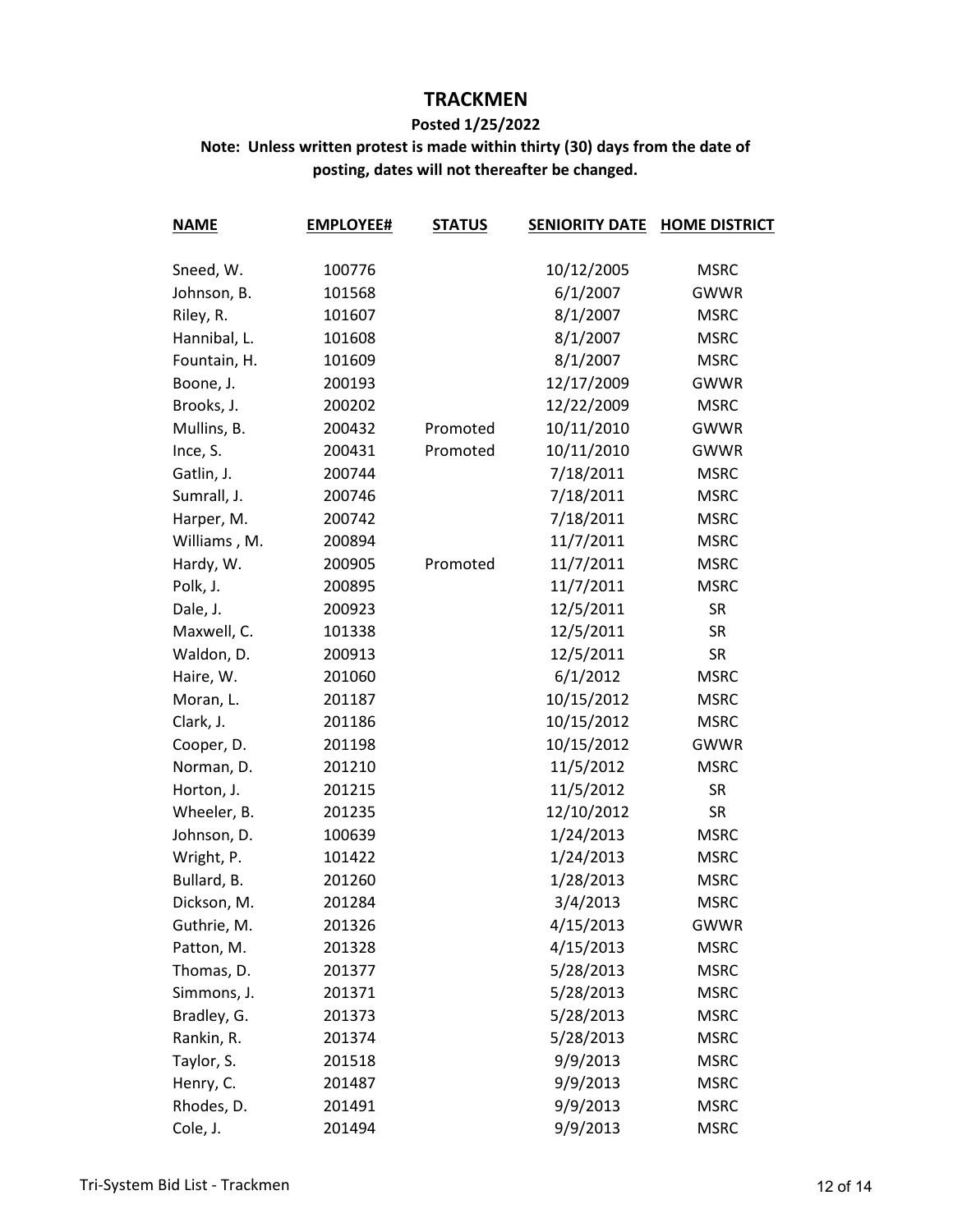#### **Posted 1/25/2022**

| <b>NAME</b>    | <b>EMPLOYEE#</b> | <b>STATUS</b> | <b>SENIORITY DATE</b> | <b>HOME DISTRICT</b> |
|----------------|------------------|---------------|-----------------------|----------------------|
|                |                  |               |                       |                      |
| Talbert, J.    | 201578           |               | 12/9/2013             | <b>GWWR</b>          |
| Hall, O.       | 201682           |               | 3/3/2014              | <b>MSRC</b>          |
| Washington, R. | 201681           |               | 3/3/2014              | <b>MSRC</b>          |
| Herring, J.    | 201678           |               | 3/3/2014              | <b>MSRC</b>          |
| Nance, S.      | 201927           |               | 9/2/2014              | <b>SR</b>            |
| McGee, A.      | 201956           |               | 9/2/2014              | <b>GWWR</b>          |
| Sibley, L.     | 201985           |               | 10/13/2014            | <b>GWWR</b>          |
| Joiner, J.     | 202037           |               | 12/1/2014             | <b>MSRC</b>          |
| Hester, T.     | 202036           |               | 12/1/2014             | <b>MSRC</b>          |
| Brooks, J.     | 202038           |               | 12/1/2014             | <b>MSRC</b>          |
| Agent, A.      | 202035           |               | 12/1/2014             | <b>MSRC</b>          |
| Ward, J.       | 202258           |               | 5/4/2015              | <b>GWWR</b>          |
| Small, B.      | 202250           |               | 5/4/2015              | <b>GWWR</b>          |
| Roundtree, K.  | 201547           |               | 5/4/2015              | <b>MSRC</b>          |
| Bright, K.     | 201420           |               | 5/18/2015             | <b>MSRC</b>          |
| Lucas, L.      | 202391           |               | 10/19/2015            | <b>MSRC</b>          |
| Seale, B.      | 202412           |               | 11/30/2015            | <b>SR</b>            |
| Glenn, J.      | 202411           |               | 11/30/2015            | <b>SR</b>            |
| Ames, J.       | 202439           |               | 2/29/2016             | <b>GWWR</b>          |
| Lemons, S.     | 202612           |               | 3/27/2017             | <b>GWWR</b>          |
| Jones, C.      | 202679           |               | 6/26/2017             | <b>SR</b>            |
| Cupp, D.       | 202675           |               | 6/26/2017             | <b>MSRC</b>          |
| Yarbrough, J.  | 202673           |               | 6/26/2017             | <b>SR</b>            |
| Skinner, W.    | 202794           |               | 10/30/2017            | <b>SR</b>            |
| Robinson, J.   | 202789           |               | 10/30/2017            | <b>SR</b>            |
| Watkins, W.    | 202849           |               | 12/18/2017            | <b>MSRC</b>          |
| Watkins, J.    | 202854           |               | 12/18/2017            | <b>MSRC</b>          |
| Atkins, P.     | 202855           |               | 12/18/2017            | <b>MSRC</b>          |
| Barrett, B.    | 202856           |               | 12/18/2017            | <b>MSRC</b>          |
| Taylor, J.     | 202948           |               | 3/19/2018             | <b>SR</b>            |
| Pereira, D.    | 203064           |               | 6/26/2018             | <b>GWWR</b>          |
| Colemen, S.    | 203070           |               | 7/9/2018              | <b>MSRC</b>          |
| Butler, A.     | 203155           |               | 9/17/2018             | <b>GWWR</b>          |
| Reynold, A.    | 203154           |               | 9/17/2018             | <b>GWWR</b>          |
| Jackson, K.    | 203242           |               | 11/5/2018             | <b>GWWR</b>          |
| Westbrook, A.  | 203282           |               | 1/28/2019             | <b>SR</b>            |
| Hunt, T.       | 203279           |               | 1/28/2019             | <b>SR</b>            |
| Roundcount, G. | 203373           |               | 3/11/2019             | <b>GWWR</b>          |
| Magruder, A.   | 203367           |               | 3/11/2019             | <b>GWWR</b>          |